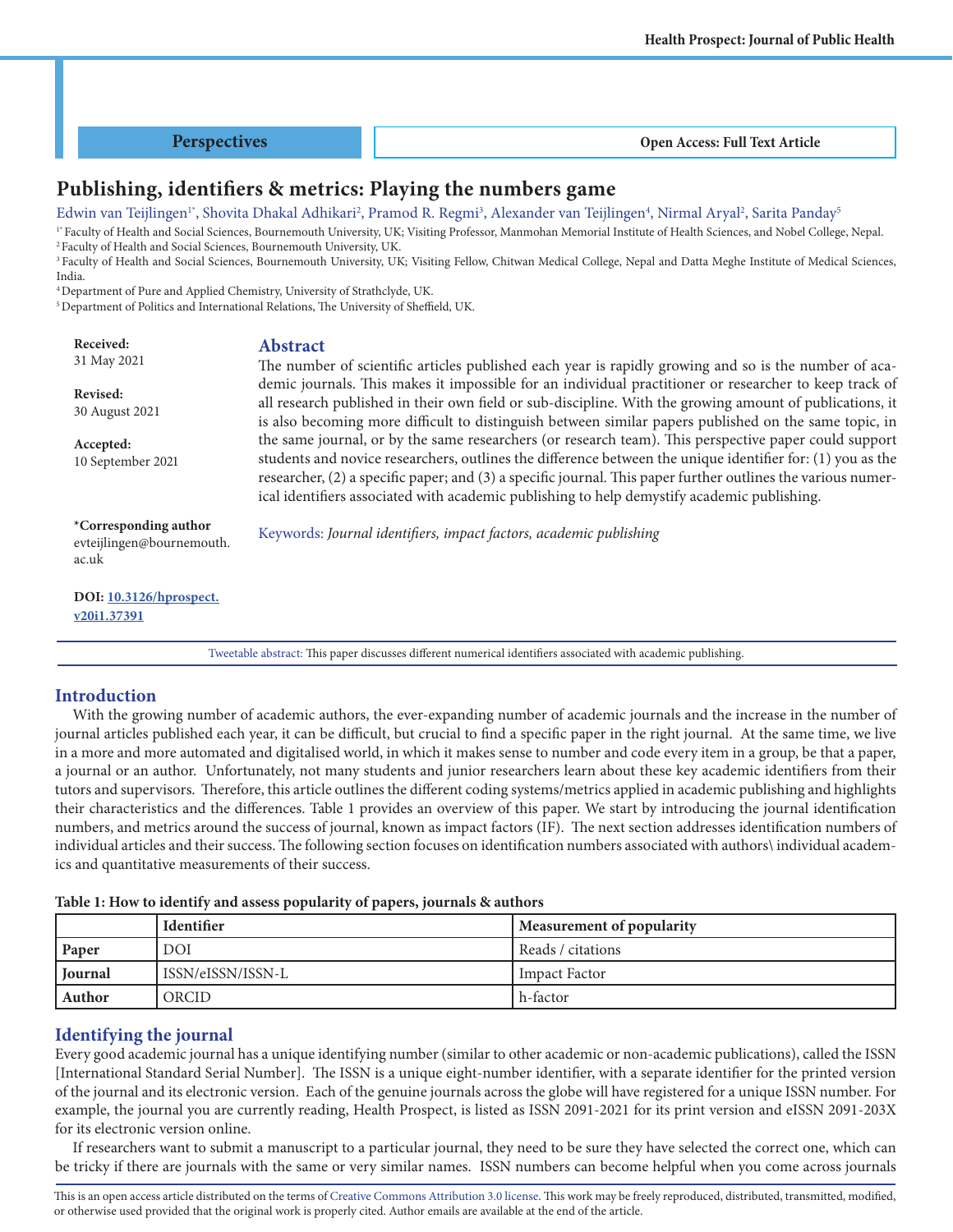## **van Teijlingen et al. (2021) Perspectives**

having very similar titles, or occasionally even the same title. Table 2 demonstrates five different journals with similar, or even the same, titles: (1) Health Science Journal; (2) Journal of Health Sciences; (3) Journal of Health Science; (4) Journal of Health Sciences; and (5) Journal of Health Sciences.

| Title of journal           | <b>ISSN</b> | e-ISSN    | Publisher's details                                 |  |
|----------------------------|-------------|-----------|-----------------------------------------------------|--|
| Health Science Journal     | 1108-7366   | 1791-809X | https://www.hsj.gr/                                 |  |
| Journal of Health Sciences | 2232-7576   | 1986-8049 | https://www.jhsci.ba/ojs/index.php/jhsci            |  |
| Journal of Health Science  | 1347-5207   | 1344-9702 | https://www.jstage.jst.go.jp/                       |  |
| Journal of Health Sciences | 1429-9623   | 2391-8306 | Now renamed: Journal of Education, Health and Sport |  |
| Journal of Health Sciences | 2447-8938   |           | https://seer.pgsskroton.com/                        |  |

#### **Table 2: ISSN numbers for journals with similar/same title**

Some of the recent journals have added a new ISSN-L. The 'L' in the ISSN-L stands for linking, and the ISSN-L, is the specific ISSN that groups the different media of the same serial publication [1]. This ISSN-L combines the original ISSN and the e-ISSN, but rather than replacing them, it adds an overarching new one.

## **Journal Impact factor**

The ISSN only identifies the specific journal that does not tell you anything about its quality, impact, popularity, or success. The Impact Factor (IF) refers to the citations by academics of articles published in the journal; a higher IF somewhat equates with academic status. After explaining the way an IF is calculated, and where these are recorded, we reflect on why academics use it in the first place.

The IF is a metric tool introduced by Eugene Garfield fifty years ago [2], to measure research output. It is calculated over a two-year period and published annually (but note that some journals also report five-year impact factors) in Journal Citation Reports (JCRs) which is available from Web of Science, but it needs a subscription to access this source. The IF indicates the status/importance of a journal by establishing citation frequency i.e. the number of times all articles in the journal are cited within the past two years. The main IF calculation is from the previous two years by dividing the number of citations in the current year by the total number of articles published in the past two years. Thus IF 3 means that articles published one or two years ago have on average been quoted thrice. Despite IFs being controversial and deemed are not completely reliable [3,4], they are still widely used fairly by journals, universities, researchers, and funding bodies.

For researchers, the significance of using the IFs is that it indicates how prestigious a journal is in its discipline. However, it is important to note that: (1) IFs differ between disciplines, for example, a high IF for Nursing or Sociology journal is regarded as below average in Cancer journal; and (2) different disciplines give more or less importance to IFs. Both these factors require researchers to be cautious when making comparisons. Moreover, not all journals have an IF- only those listed in the Science Citation Index Expanded® (SCIE) and Social Sciences Citation Index® (SSCI) receive an IF [5].

If you are keen to publish your work in a journal that scores highly in citation-based metrics- here are some ways of finding the IF of the journal. First, you can explore the Scientific Journal Rankings - SJR + Web of Science service. To identify the IF of a specific journal in your particular discipline, you can search by subject categories and regions/countries. For instance, you can search - Social Sciences- Sociology and Political Science. Then a list of journals will appear. The homepage of the journal often displays the IF. To illustrate, if you looked on the list of IFs in 2021, you would have found Gender & Society (IF 2.742), Journal of Criminal Justice (IF 2.935), Critical Perspectives on Accounting (IF 2.684) and so on. Obviously, the IF changes every year depending how many times articles in a journal are cited and how many articles were published in the past two-year period.

The advantage of considering publication in a high IF journal is that articles are likely to be cited more frequently by others. Although it is important to note that journals covering wider areas, and those publishing more articles have the advantage of having more 'total citations' as compared with other journals focusing on a particular area/region [2]. For example, the journal High Altitude Medicine and Biology has a current IF of 1.4. However, it is a premium journal of high-altitude medicine. In contrast, the Journal of Travel Medicine (current IF 7.0) covers a broad range of topics, including the area of high-altitude medicine. Nevertheless, for researchers publishing in a high impact journal increases the visibility and impact of their published work.

## **Identifying the paper**

Traditionally, the citation reference is the identifier of an individual journal, typically listed as: author (or authors), year of publication, title of article, title of journal, volume, issue, beginning page number and end page number. It is, of course, much easier to assign every individual article a unique identifying number, called DOI (Digital Object Identifier). It is the mixture of numbers and letters, for example DOI: 10.3126/ijssm.v7i1.27405 is the unique identifier of an article [6] written by three of the co-authors of this current paper.

The organisation DOI® [ https://www.doi.org/] runs the DOI registration and has a web search engine which checks DOI numbers and takes you to the relevant website.

In the health field, there are also the identifiers known as PMID and PMCID, where the former stands for PubMed IDentifier, the latter for PubMed Central IDentifier. PMID is a unique number given to a record (typically an abstract of an academic paper) listed on PubMed. PubMed is a free search engine developed originally for searching electronic medical and health databases. PMCID is a unique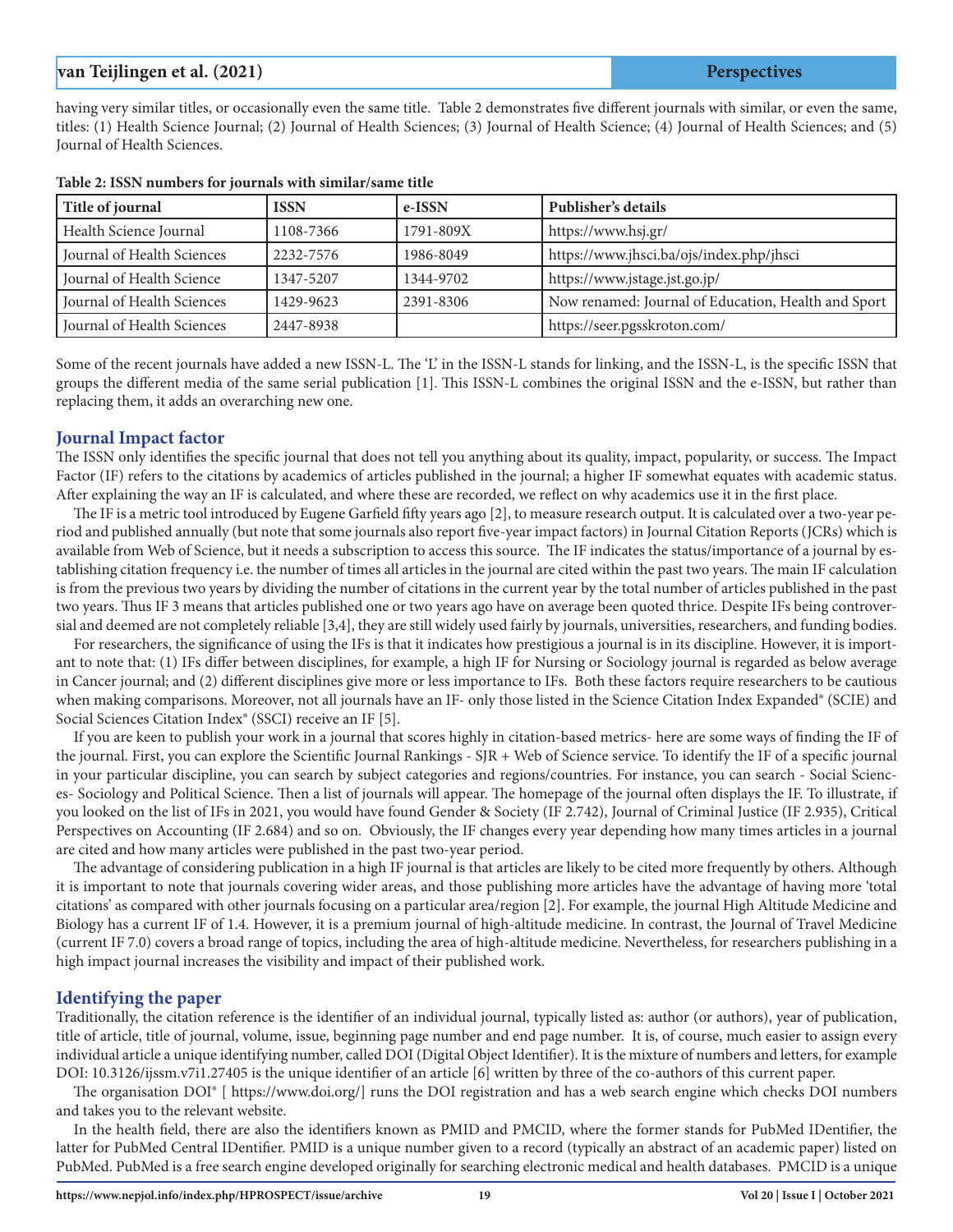identifier to the free text of health or biomedical journals.

The DOI (or PMID or PMCID) does not tell you anything about the quality, impact, popularity, or success of the individual article, like the ISSN of a journal does. Individual articles can be tracked to see how often each gets cited or accessed. The database SCOPUS lists the number of publications (and their details) that have cited a particular paper, whilst the database ResearchGate lists the number of times it has been accessed [6].

There is the Altmetric Attention Score ( https://www.altmetric.com/ ) which indicates the amount of attention an article has achieved, not in terms of academic citations as in SCOPUS or reads as in ResearchGate, but more general in media, social media, and policy sources. For example, a landmark report published in The Lancet in December 2018 on migration health "The UCL–Lancet Commission on Migration and Health: the health of a world on the move" has received an Altmetric Attention Score of 1,633. This score was calculated based on the mention in 79 news outlets, six blogs, four policy sources, 1391 tweeters, nine Facebook pages, and two Wikipedia pages. The Altmetric Attention Score, derived from an algorithm, incorporating three elements: (1) volume of mention of an article counting on mention per source, thus whether an article mentioned once or nine times on the same website counts one mention only; (2) the weighting of the source, an online news item scores higher than a tweet; and (3) the weighting of the author of the mentioning article or tweet, to prevent bias from online bots promoting an article.

## **Identifying the author**

Each academic author can have a unique identifier, known as the Open Researcher and Contributor ID (ORCID). ORCID ( https://orcid. org ) is a 16-digit number, enough to represent every human alive > 100,000 times over. The benefits of using unique persistent identifiers in an age of increasing population and interconnectivity are numerous, particularly when compared to the traditional naming systems [7,8]. This helps when (1) the author's first or family name and which are middles names, is not clear, since there are cultural differences in name order, (2) author change their name, especially after marriage; (3) separating authors with the same names (Jane Smith, Zhang Wang, Mohammad Ali, Nirmal Aryal); and (4) authors with different names where text formatting results in names that appear the same, for example, María and Maria; or the author's name being spelt differently on different publications (see Table 3), each of these examples are sources of name collision which can negatively impact software as well human recognition. All your research outputs are appropriately attributed to you and not another author with the same or similar name if you have an ORCID number. ORCID adds to transparency in research as it aims for unambiguous attribution of all scholarly contributions. While other author identifiers are available, such as Researcher ID or arXiv Author ID, these tend to be platform-specific and therefore less widely used.

| Author's name            | <b>ORCID</b>        | Confusing names/ different ORCID     |
|--------------------------|---------------------|--------------------------------------|
| Nirmal Aryal             | 0000-0002-4835-0785 | Nirmal Aryal appears thrice in ORCID |
| Shovita Dhakal Adhikari  | 0000-0001-8834-0971 |                                      |
| Sarita Panday            | 0000-0003-2369-1476 | Sarita Pandey appears twice in ORCID |
| Pramod R. Regmi          | 0000-0003-0226-3894 | There is also: Pramod Raj Regmi      |
| Alexander van Teijlingen | 0000-0002-3739-8943 |                                      |
| Edwin R. van Teijlingen  | 0000-0001-5523-8583 |                                      |

#### **Table 3: ORCID numbers example of authors of this paper**

Adding your ORCID number when submitting an article is now a prerequisite for thousands of academic journals or grant application systems. It is required as the ORCID's guidelines state that the publisher can include only ORCID numbers, which authors have validated for each manuscript prior to official acceptance for publication. We recently received the proofs of a paper where we could not add the missing ORCID number for a co-author after it had been accepted by the editor but before its publication. Moreover, using ORCID can save time and effort during the online submission to a journal. When entering ORCID numbers the journal's submission system can automatically retrieve researcher's details and associated information, instead of having to type in at the time of each submission, as well as automatic updating of your record within ORCID.

Also, ORCID helps to link published papers to the correct author. It does not, in any way, assess the quality of that author. Not all researchers or scholars are equally good. If you are an active researcher, you may perhaps like to ask 'how good researcher are you or where do you stand in terms of your research field? Even funders or collaborators may also want to explore about your research impact. Over the past decades, the impact measurement of a researcher has become big business. There are now several metrics available to rank or rate an author. Here we highlight the most commonly used one, which is called the h-index or Hirsch index. The h-index aims to measure research impact of researchers and is scientifically productive. This index is used in many countries to help evaluate a candidate's suitability for an academic post, for promotion, or when assessing grant applications forms [9].

The h-index is a number to measure the productivity of an individual researcher and is available from Google Scholar, Web of Science or SCOPUS. It is calculated based on the papers a researcher has published set against which other authors cite. For example, if your H-index is 12, this means, among all your publications, say one hundred, 12 of these publications have at least 12 citations each. Thus, the h-index combines research outputs (e.g., number of publications) and impacts (e.g., number of citations) in a numerical value. However,